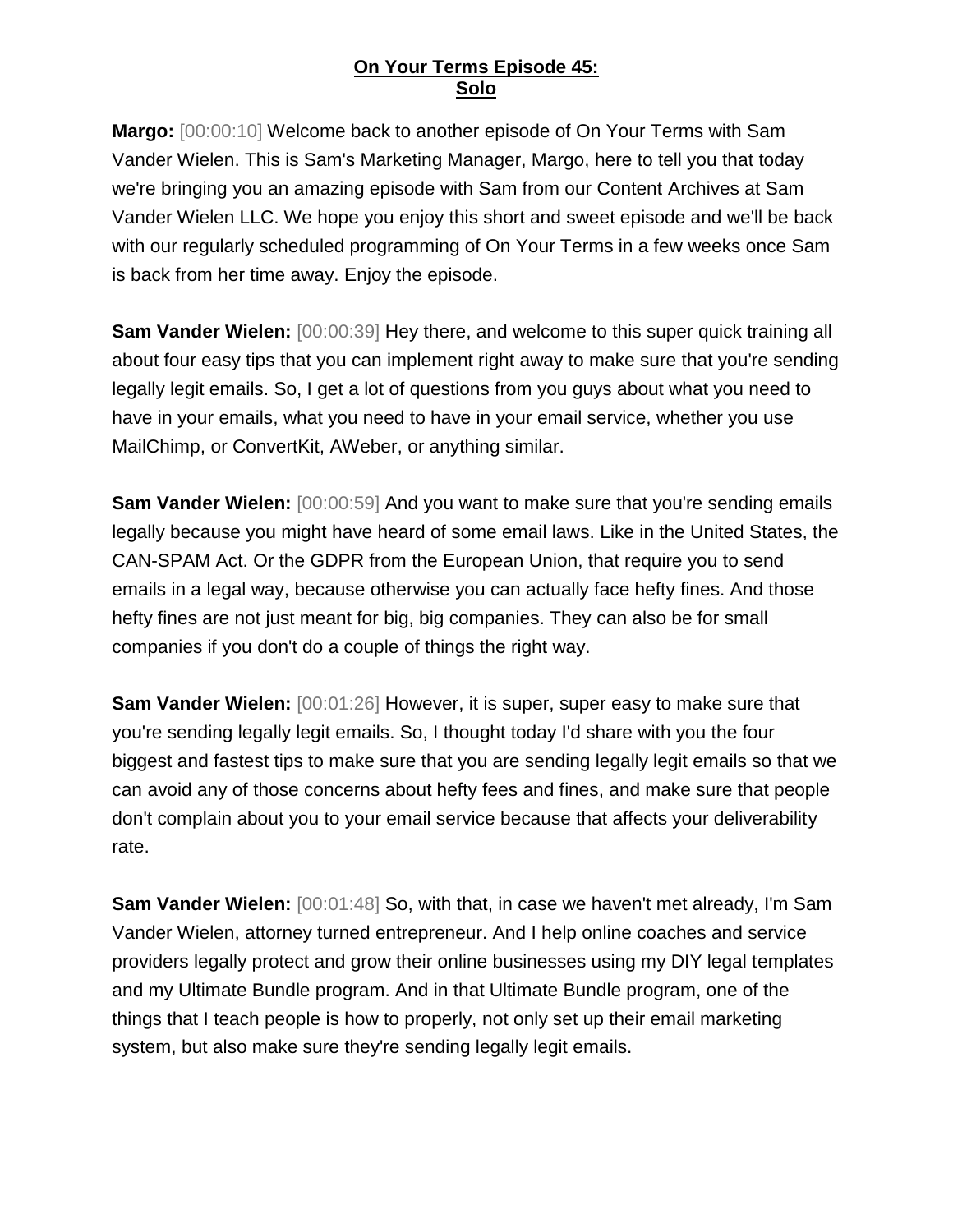**Sam Vander Wielen:** [00:02:14] So, with that, let's hop into tip number one. This one is pretty obvious, you probably know this already. But tip number one is about making sure that you have that unsubscribe link at the bottom of every single email that you send to your email list. Now, it's not just about having that unsubscribe button, it's also about making sure that it actually works.

**Sam Vander Wielen:** [00:02:35] So, although you don't need to be hawk eyeing your email list all the time and making sure that every single person who requests to unsubscribe is unsubscribed, if a problem comes to your attention, you find out that somebody has been unsubscribing from your email list but they're still receiving it, or if you see that people are complaining about your emails to your email service, then that would be cause for concern and that would be something that you would look into.

**Sam Vander Wielen:** [00:03:02] You would probably just coordinate with ConvertKit or MailChimp or whoever that you're using to make sure that they are actually unsubscribing. This is also a good argument for why you actually use an email service and don't try to build an email list and send out an email independently on your own because it would just be too hard to keep track of. So, make sure that you have that unsubscribe link and make sure that it actually works.

**Sam Vander Wielen:** [00:03:28] And I wanted to give you a little bonus tip with this one. One thing that I think is really helpful is that when you're sending out emails to people that you make sure that when the unsubscribe link is at the bottom, you can give a little context that says like, "Hey, wondering why you're receiving this email? It's probably because you signed up for my -" maybe the name of your freebie, or you've signed up for my freebie, or we've worked together, or something like that, "- but you can go ahead and unsubscribe here," and then have that little link to unsubscribe.

**Sam Vander Wielen:** [00:03:56] But I think that it's helpful sometimes to give people context just because people do sign up for a lot of emails and they might initially be like, "I never signed up for this." But then, when you give them some context as to how they did sign up for it, it might ease their concerns. So, I think that that's always helpful.

**Sam Vander Wielen:**  $[00:04:17]$  Have you ever felt lost about where to begin with the legal side of protecting your online business? Some people say you can just wing it at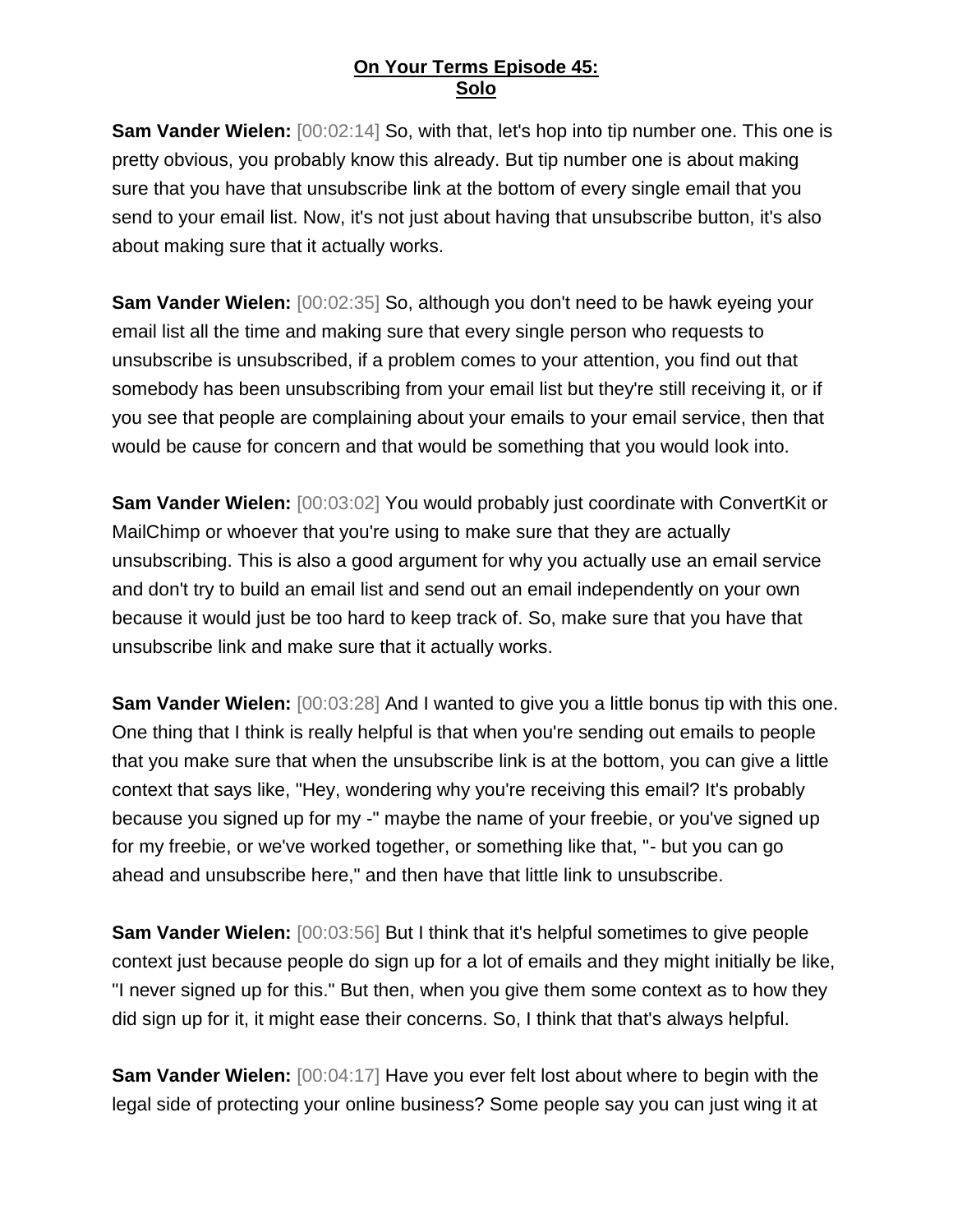the beginning and get officially set up later. Not a good idea, by the way. Whether you're afraid to even start working with clients because you don't want to do something wrong legally and then get in trouble, or your business is growing and you sort of forgot to take care of the legal pieces, I've got you.

**Sam Vander Wielen:**  $[00:04:40]$  I don't want you to live in fear of the internet police coming after you and your business. But you do have to do certain things and get certain things in place in order to legally and safely run your business online. As much as it just feels like an unregulated, wild, wild west online, that is very much not the case.

**Sam Vander Wielen:** [00:04:57] As an attorney turned entrepreneur and former corporate litigator, I can assure you that there are rules. There are real steps that everybody who runs or starts an online business needs to take. And you're not behind at all. We can get you set up and following the rules right away. In fact, we can even do it today.

**Sam Vander Wielen:** [00:05:13] I want to teach you the five very simple steps to take to legally protect and grow your online business. You don't need an MBA to be a successful entrepreneur and stay out of legal hot water. But you do need to dot your legal i's and cross your t's in a few key areas that can't be skipped. That's exactly what I'll teach you in my free one hour legal workshop called Five Steps to Legally Protect and Grow Your Online Business. Just head to mylegalworkshop.com, drop in your email address, pick the time, and I'll send you a link to watch the workshop video whenever you have time.

**Sam Vander Wielen:** [00:05:43] This is the best place to begin if you're just getting started legally legitimizing your business. So, head on over to mylegalworkshop.com and sign up to watch Five Steps to Legally Protect and Grow Your Online Business now.

**Sam Vander Wielen:** [00:05:59] Okay. So, that's tip number one, the unsubscribe. Two, is having a working mailing address for your business. So, this does not have to be the mailing address that you use to register your business or something like that. It just has to be a place where your business can receive business mail. So, whether that's your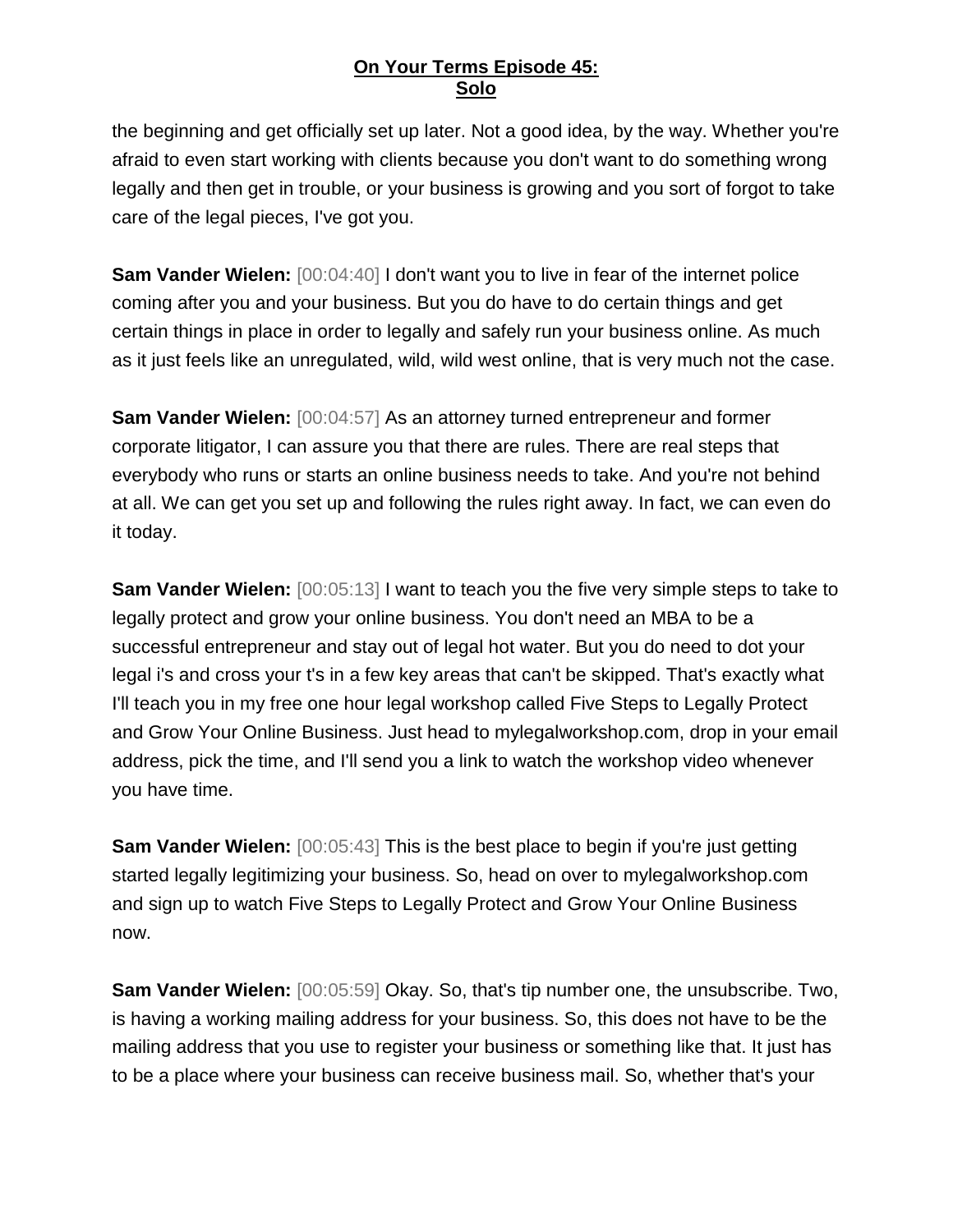home, if you feel comfortable doing that; if you have an office space, obviously you can use that.

**Sam Vander Wielen:**  $[00:06:21]$  A lot of people use a P.O. Box, that's what I do for this purpose because my email list is going out to thousands and thousands of people, so I don't necessarily want my address there. So, P.O. Box, you can get a similar type box at, like, UPS or FedEx store. Some people who work at co-working spaces can use those as mailing addresses. Whatever works for you, it just needs to be a working mailing address. Don't make the address like 123 Fake Street, that is a cause for alarm when it comes to the Can-Spam Act of 2003. And you can face hefty fines for that.

**Sam Vander Wielen:** [00:06:57] Tip number three is to have your business name there as well. So, if you've watched any of my legal trainings in the past, you know I'm a big advocate for making sure that you do everything in the name of your business, because that's how, ultimately, we protect you as a person.

**Sam Vander Wielen:** [00:07:12] So, when we register our businesses, we form our businesses, maybe create an LLC, the whole point of doing so is that we separate you and your business so that we keep you and your personal assets, anything that your personal name is attached to, like a bank account, your house, a car, or something like that, boat maybe, we want to keep that separate.

**Sam Vander Wielen:** [00:07:33] And what I'm always talking about is making sure that we are actively taking steps everyday in our business, in our contracts, in our website, and now in our emails to make sure that people know that these emails are being sent on behalf of your business and not on behalf of you personally. This isn't like your personal email, personal blog. So, having your little copyright symbol at the bottom, the copyright, the year, and your business name, maybe just including your business name at the bottom, something like that.

**Sam Vander Wielen:** [00:08:02] And if you've registered an LLC, having that LLC moniker. So, mine would say Sam Vander Wielen LLC there on the bottom of the email to make it clear that this is coming from my business and not from me.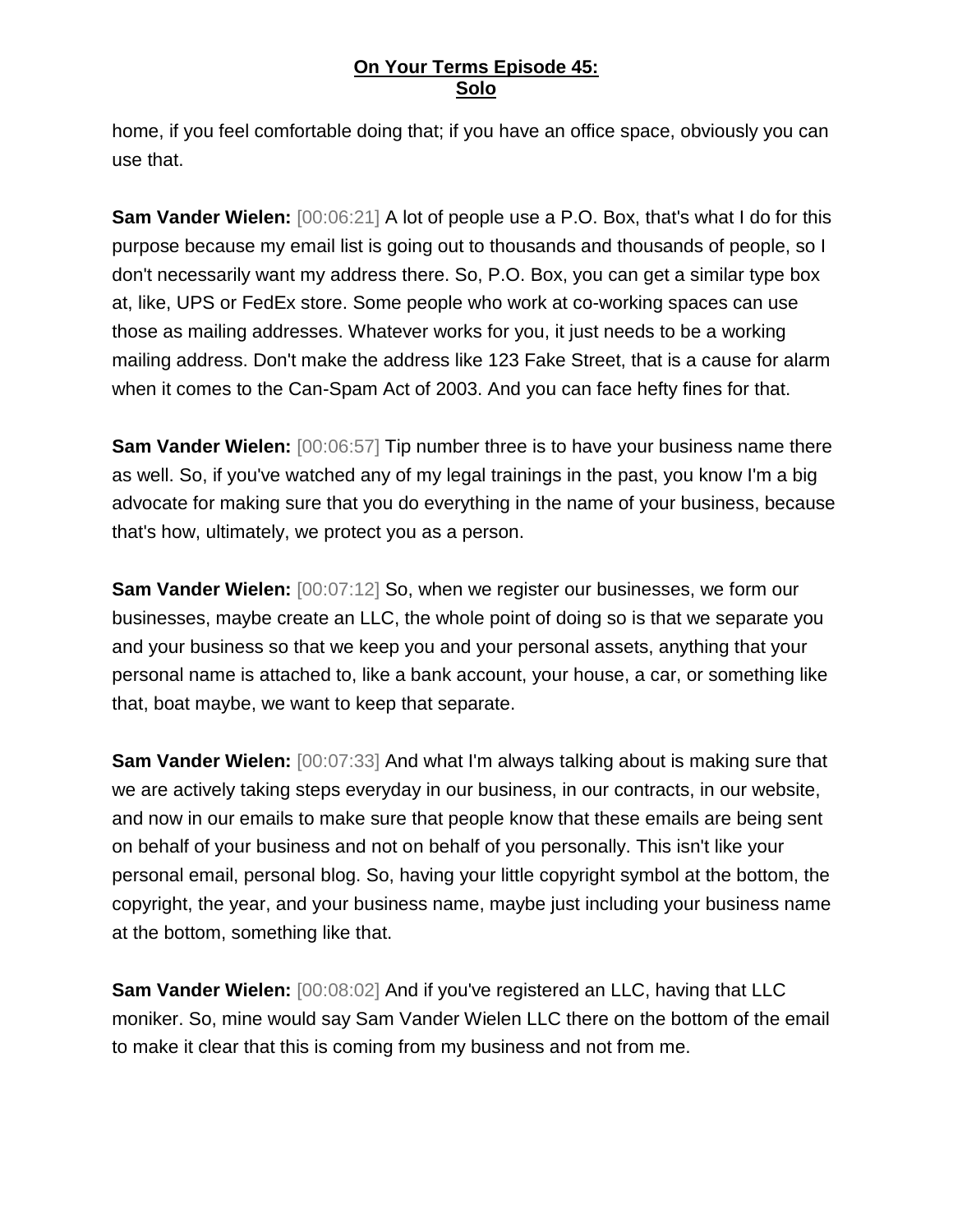**Sam Vander Wielen:** [00:08:14] Last but definitely not least, the fourth and final tip here for making sure you send legally legit emails, is, making sure that you're only sending them to people who actually asked for them. So, we're not sending emails to people who, like, randomly emailed us one day, or somebody you met at a conference, or whatever. I sometimes end up on people's email list where I'm like, "I did not sign up for this at all." And then, I realized I had a very tangential interaction with them and they threw me their email list and that is not okay. It instantly puts a bad taste in my mouth.

**Sam Vander Wielen:** [00:08:46] So, we want to make sure that we are sending these emails only to people who have asked to receive them. And then, we're making sure, because of tip number one, they can get out of it if they want to. And we are also only emailing them content that they've asked for as well.

**Sam Vander Wielen:** [00:09:01] Now, this doesn't mean that you can't talk about other things in your business. Like, I sell legal templates, but I email out business tips, behind the scenes, personal stories, stories about my journey of leaving the law and becoming an online entrepreneur. That's okay.

**Sam Vander Wielen:** [00:09:16] But it wouldn't be okay if I, all of a sudden, started emailing everybody on my email list who signed up to hear about legal tips and business stuff and behind the scenes about vitamins. If I started telling them like, "You guys have to buy this vitamin," first of all, it's outside my scope of practice. I'm not qualified to be giving that kind of advice, but it's also not what they signed up for. So, you want to, generally speaking, sit within your categories and you want to talk about what you can talk about in your email list.

**Sam Vander Wielen:** [00:09:46] So, just to review. That's the unsubscribe button, number one. Two is having a working mailing address for your business at the bottom of your email. Three is having your full business name at the bottom of your email. And four is sending this email only to those who have asked for it and staying within the content scope that people have signed up for.

**Sam Vander Wielen:** [00:10:05] If you want to learn more about making sure that you're not only sending legally legit emails, but you're sending legally legit contracts, you're forming your business properly and protecting your content, getting paid, growing